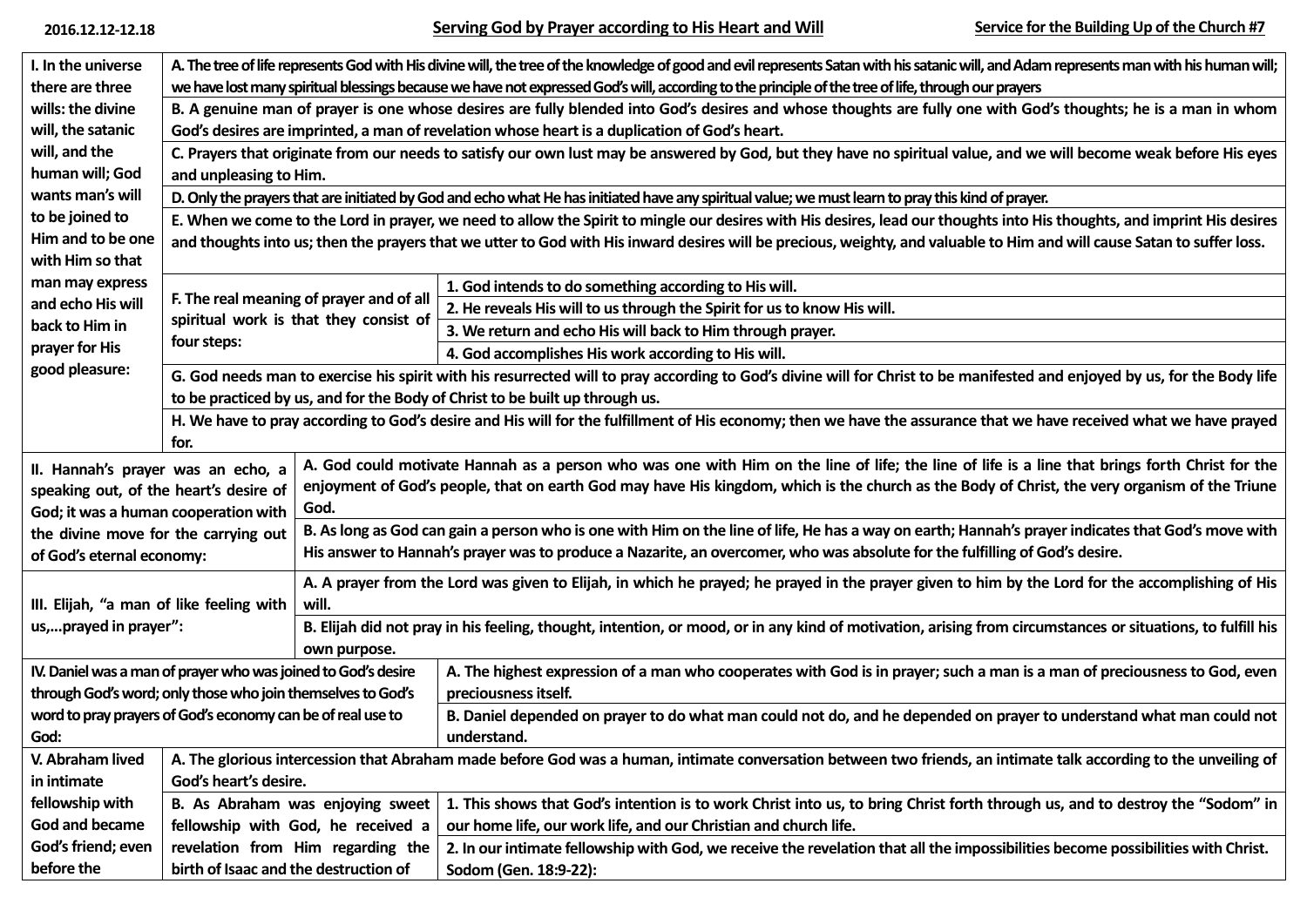| incarnation,<br>Jehovah as Christ<br>appeared to<br>Abraham in<br>human form, with<br>a human body,<br>and communed<br>with him on a<br>human level: | C. God revealed to Abraham His intention to destroy Sodom, because He was seeking an intercessor.                                                                                                                      |                                                                                                                                                                                                                                                                                           |                                                                                                                                                                                                                                                                      |                |  |  |
|------------------------------------------------------------------------------------------------------------------------------------------------------|------------------------------------------------------------------------------------------------------------------------------------------------------------------------------------------------------------------------|-------------------------------------------------------------------------------------------------------------------------------------------------------------------------------------------------------------------------------------------------------------------------------------------|----------------------------------------------------------------------------------------------------------------------------------------------------------------------------------------------------------------------------------------------------------------------|----------------|--|--|
|                                                                                                                                                      | D. Genesis 18<br>presents a clear<br>revelation of the<br>basic principles<br>of intercession:                                                                                                                         | 1. The proper intercession is not initiated by man but by God's revelation; thus, it expresses God's desire and carries out God's will.                                                                                                                                                   |                                                                                                                                                                                                                                                                      |                |  |  |
|                                                                                                                                                      |                                                                                                                                                                                                                        | 2. Apparently, Abraham was interceding for Sodom; actually, he was interceding for Lot by implication, showing that we should intercede for<br>God's people who have drifted into the world.                                                                                              |                                                                                                                                                                                                                                                                      |                |  |  |
|                                                                                                                                                      |                                                                                                                                                                                                                        | 3. Intercession is an intimate conversation with God according to the inward intention of His heart; for this we must learn to linger in the presence<br>of God (18:22-33).                                                                                                               |                                                                                                                                                                                                                                                                      |                |  |  |
|                                                                                                                                                      |                                                                                                                                                                                                                        | 4. Intercession is according to God's righteous way; in Abraham's intercession for Lot, he did not beg God according to His love and grace; he<br>challenged God according to His righteous way.                                                                                          |                                                                                                                                                                                                                                                                      |                |  |  |
|                                                                                                                                                      |                                                                                                                                                                                                                        | 5. Abraham's intercession did not terminate with his speaking but with God's, showing that genuine intercession is God's speaking in our speaking<br>(Gen. 18:33; Rom. 8:2627).                                                                                                           |                                                                                                                                                                                                                                                                      |                |  |  |
| VI. The pattern of<br>prayer that the<br>Lord taught the<br>disciples in<br>Matthew 6 is the<br>prayer that<br>expresses God's<br>will:              |                                                                                                                                                                                                                        | A. The principle of prayer is to pray in secret to be seen by our Father                                                                                                                                                                                                                  | 1. The thing that frustrates us the most from growing in life is the self, and the self enjoys doing                                                                                                                                                                 |                |  |  |
|                                                                                                                                                      | who sees in secret; we need to pray to the Lord, worship the Lord,<br>contact the Lord, and fellowship with the Lord in a secret way:                                                                                  |                                                                                                                                                                                                                                                                                           | things in public display for the glory of men.                                                                                                                                                                                                                       |                |  |  |
|                                                                                                                                                      |                                                                                                                                                                                                                        |                                                                                                                                                                                                                                                                                           | 2. If we live by the Father's hidden life, we may pray much, but others will not know how much<br>we have prayed.                                                                                                                                                    |                |  |  |
|                                                                                                                                                      | <b>B. Matthew</b><br>6:9-13 is the<br>Lord's instruction<br>to us to "pray in<br>this way" to "our<br>Father who is in<br>the heavens" (v.<br>9a); this pattern<br>of prayer can be<br>divided into<br>three sections: | 1. The three basic prayers concerning God are<br>related to the Divine Trinity: "Your name be<br>sanctified" is related mainly to the Father;<br>"Your kingdom come," to the Son; and "Your<br>will be done," to the Spirit:                                                              | a. This is being fulfilled in this age, and it will be ultimately fulfilled in the kingdom age, when the<br>name of God will be excellent in all the earth, the kingdom of the world will become the<br>kingdom of Christ, and the will of God will be accomplished. |                |  |  |
|                                                                                                                                                      |                                                                                                                                                                                                                        |                                                                                                                                                                                                                                                                                           | b. After the rebellion of Satan and the fall of man, Christ came to bring the heavenly rule to                                                                                                                                                                       |                |  |  |
|                                                                                                                                                      |                                                                                                                                                                                                                        |                                                                                                                                                                                                                                                                                           | earth so that the earth could be recovered for God's interest, so that the will of God could be                                                                                                                                                                      |                |  |  |
|                                                                                                                                                      |                                                                                                                                                                                                                        |                                                                                                                                                                                                                                                                                           | done on earth as in heaven (Matt. 6:10b); the kingdom people must pray for this until the earth<br>is fully recovered for God's will in the coming kingdom age.                                                                                                      |                |  |  |
|                                                                                                                                                      |                                                                                                                                                                                                                        | 2. The three requests concerning our need are<br>protective prayers: "Give us today our daily                                                                                                                                                                                             | a. Daily bread indicates a living that is by faith; we should live by faith, on the Father's daily<br>supply.                                                                                                                                                        |                |  |  |
|                                                                                                                                                      |                                                                                                                                                                                                                        |                                                                                                                                                                                                                                                                                           | b. The kingdom people should ask the Father to forgive their debts, their failures, their                                                                                                                                                                            |                |  |  |
|                                                                                                                                                      |                                                                                                                                                                                                                        | bread. And forgive us our debts, as we also                                                                                                                                                                                                                                               | trespasses, as they forgive their debtors to maintain peace (by the arbitrating peace of Christ);                                                                                                                                                                    |                |  |  |
|                                                                                                                                                      |                                                                                                                                                                                                                        | have forgiven our debtors. And do not bring us                                                                                                                                                                                                                                            | we have to clear up any separating factors between us and God and between us and others.                                                                                                                                                                             |                |  |  |
|                                                                                                                                                      |                                                                                                                                                                                                                        | into temptation, but deliver us from the evil<br>one":                                                                                                                                                                                                                                    | c. Because we know our weakness, we should ask the Father not to bring us into temptation but                                                                                                                                                                        |                |  |  |
|                                                                                                                                                      |                                                                                                                                                                                                                        |                                                                                                                                                                                                                                                                                           | to deliver us from the evil one, the devil, and from the evil that is out of him (by our being filled                                                                                                                                                                |                |  |  |
|                                                                                                                                                      |                                                                                                                                                                                                                        | 3. The prayer to the Father concludes with three reverent praises as extolling prayers:                                                                                                                                                                                                   | with the Spirit).                                                                                                                                                                                                                                                    |                |  |  |
|                                                                                                                                                      |                                                                                                                                                                                                                        |                                                                                                                                                                                                                                                                                           | a. Thus, the pattern of the Lord's prayer begins with the Divine                                                                                                                                                                                                     |                |  |  |
|                                                                                                                                                      |                                                                                                                                                                                                                        | "For Yours is the kingdom and the power and the glory forever. Amen"; the kingdom $\mid$ Trinity and ends with the Divine Trinity.<br>is of the Son, which is the realm in which God exercises His power, and the power is<br>b. It also begins with God the Father and ends with God the |                                                                                                                                                                                                                                                                      |                |  |  |
|                                                                                                                                                      |                                                                                                                                                                                                                        | of the Spirit, which carries out God's intention so that the Father may have His<br>Father; God the Father is the beginning and the end, the Alpha                                                                                                                                        |                                                                                                                                                                                                                                                                      |                |  |  |
|                                                                                                                                                      |                                                                                                                                                                                                                        | corporate expression in glory:                                                                                                                                                                                                                                                            |                                                                                                                                                                                                                                                                      | and the Omega. |  |  |
|                                                                                                                                                      | C. Such a critical prayer increases our seeking of the kingdom of the heavens as the Father's heart's desire and affords us our need of the divine supply of grace to                                                  |                                                                                                                                                                                                                                                                                           |                                                                                                                                                                                                                                                                      |                |  |  |
|                                                                                                                                                      | fulfill all the supreme and strict requirements of the kingdom of the heavens for God's good pleasure.                                                                                                                 |                                                                                                                                                                                                                                                                                           |                                                                                                                                                                                                                                                                      |                |  |  |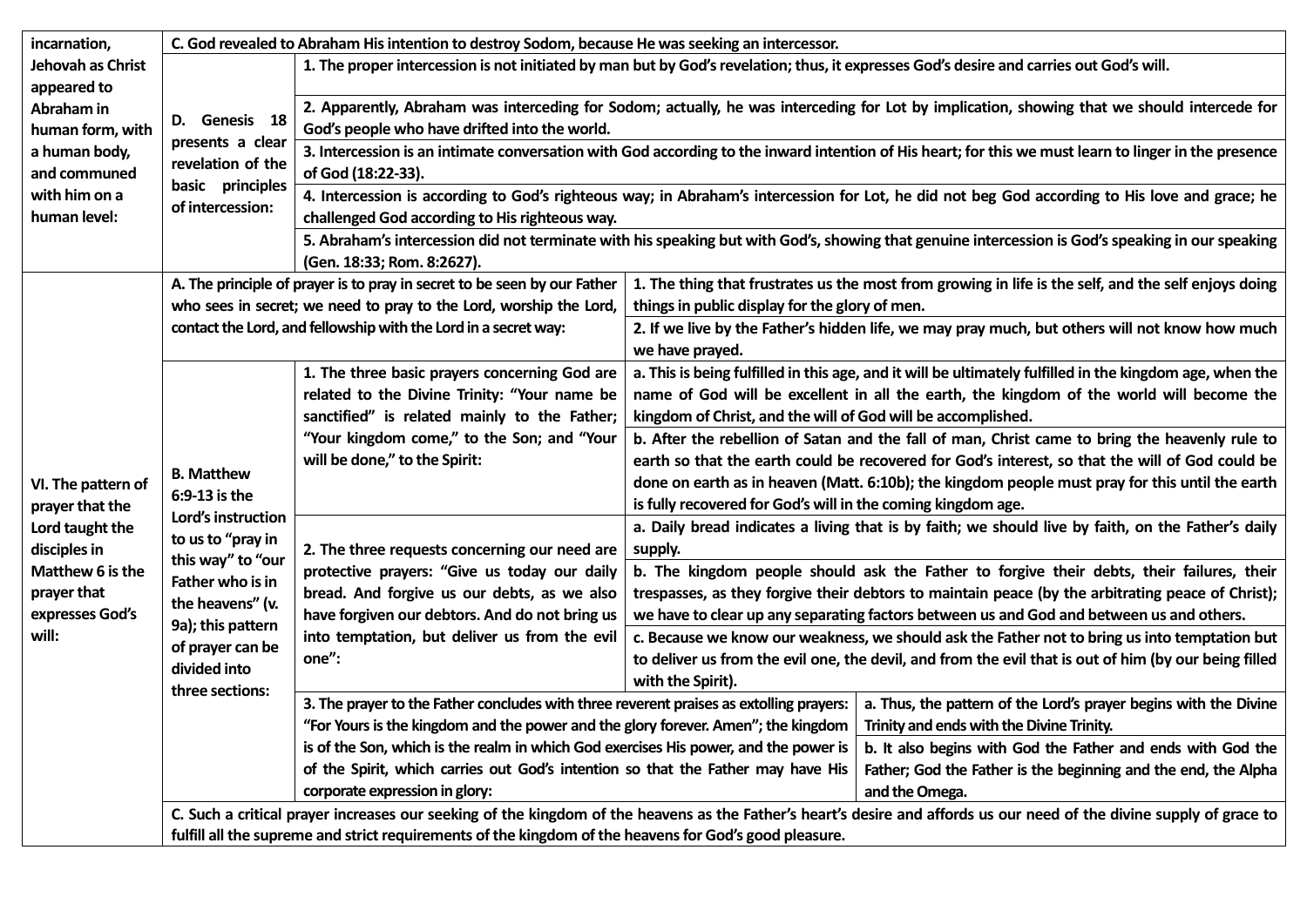## **Experience**

① **Although we are childish and weak, we must still come into His presence and allow His Spirit to mingle our desires with His desires and to lead our thoughts into His thoughts so that we can touch and participate in His desires and thoughts. If we do this, we will understand something of God's way and demands on man…We should allow God's Spirit to lead us into His heart.** 

 **We should spend time to learn this lesson. When we first begin to pray in this way, there is no need to say or consider much. Our heart should be calm and undisturbed. We can bring the things we have encountered into God's presence and consider them, or we can forget about these things and simply meditate on God's Word…Actually, we do not have to go to God to touch Him; we can simply wait on Him. While we wait on Him in this way, something will come to our attention, and we will gain something. Then we will touch God's desire. The greatest wisdom comes from this kind of waiting. In this way our desires are mingled with God's desires, and our thoughts are one with God's thoughts. Based on this, we can pray to God.**

Marriage life model: When you get married, not only you gain a spouse but also a great help as well. However, in order to obtain help from your spouse, you have to overcome many differences, such as the differences in personality, living backgrounds, and thoughts on economic things. You may forget about or ignore the normal marriage relationship due to the birth of your child and the diversified environmental busyness. In this situation (even when the spouse is an unbeliever), you may forget the purpose and how the marriage was guided by the Lord, and the marriage life will become greatly confused. In such circumstances, you need to go before the Lord, you recall that there is a close relationship between the will of God and your marriage, that marriage life exists for a positive purpose, that it is to fulfill God's heart's desire, so there is a need for you to pray. Unlike the people of this world, even if it does not lead to a divorce due to the mismatch of personality, you should not lose sight of the aggressive purpose because of the mismatched personality. Spouse is arranged so that you can be an overcomer, in order to carry out His heart's desire, you need to look up to the Lord, longing for the Lord, and let the Spirit of the Lord speak to you. By doing this, you may gain the highest wisdom in connection with the marriage life by the spirit of the Lord. No matter what situation you are in, build your marriage life for the Lord according to His heart's desire.

God could motivate Hannah as a person who was one with Him in the line of life. **As long as He can gain such a person, He has a way on earth. I hope that at least some of us will be today's Hannahs and say, "Lord, if You have anything on Your heart to accomplish for Your purpose, I am here. I am remaining in the line of life for the carrying out of Your economy." If you do this, I have the full assurance that you will be the ones whom God will move. He will come to you and motivate you.** 

**God needs many Hannahs, persons who can bring forth some Samuels to turn the age.**

 **The origin of Samuel was especially his God-seeking mother with her prayer. Her prayer was an echo of the heart's desire of God. Her prayer was a human cooperation with the divine move for the carrying out of God's eternal economy.** Business life model: A normal business person should have the spirit of a full-time priest. Outwardly, your work is to financially self-sustain and to support your family. From a spiritual point of view, however, you should work for Christ and the church. If you do not have such a vision clearly, sooner or later you will lose heart of the church life and disengage yourself from it. Hannah responded to God's heart's desire and prayed for it. Likewise, pray that you can experience and express Christ, in order to dedicate your business life to the Lord, and to build the body of Christ in the business life. May the Lord raise your business life high according to His heart's desire. Amen!

③ **Daniel was a man who was always praying. His prayers were not at all common. His prayers were prayers that turn the age. Every time he encountered some crucial matter, he prayed before God. He believed absolutely in prayer. He believed in prayer because he believed in God and not in himself.**

 **Daniel's prayer reached the highest peak. He asked God to do something for Himself. He prayed, "Cause Your face to shine upon Your sanctuary that has been desolated,** *for the Lord's sake***". I hope that we would circle the words, "for the Lord's sake." We can see that his prayer was totally for God and not for himself. It seems as if he was saying to God, "My supplication here today is not for myself but for You. Even though I am asking You to do something, it is not for myself but for You." This was a very special prayer; it was also the highest prayer. Our prayers are ninety-nine and nine tenths percent for ourselves. Very few of them are for God. Only a person like Daniel, who prayed to God single-heartedly, can be used by Him to turn the age.**

Business life model: Daniel was a person who switched from the era of captivity of God's people and the destruction of God's temple to the era of the rebuilding of the temple. Today is the end time (even the people of this world say like this). The Lord is about to switch from the church age to the kingdom era. Under these circumstances, people like Daniel who cooperate with the Lord are needed for the change of age. Especially the working youth should have this vision and pray. Daniel was an incumbent, a man of a rank next to the king, so he was a diligent person who worked diligently. When you see this, you must pray to the Lord as follows, "Lord Jesus, I am here now, You are about to switch over the times, help me, so my business Life can carry out Your heart's desire, and to cooperate with You in the switching over of times."